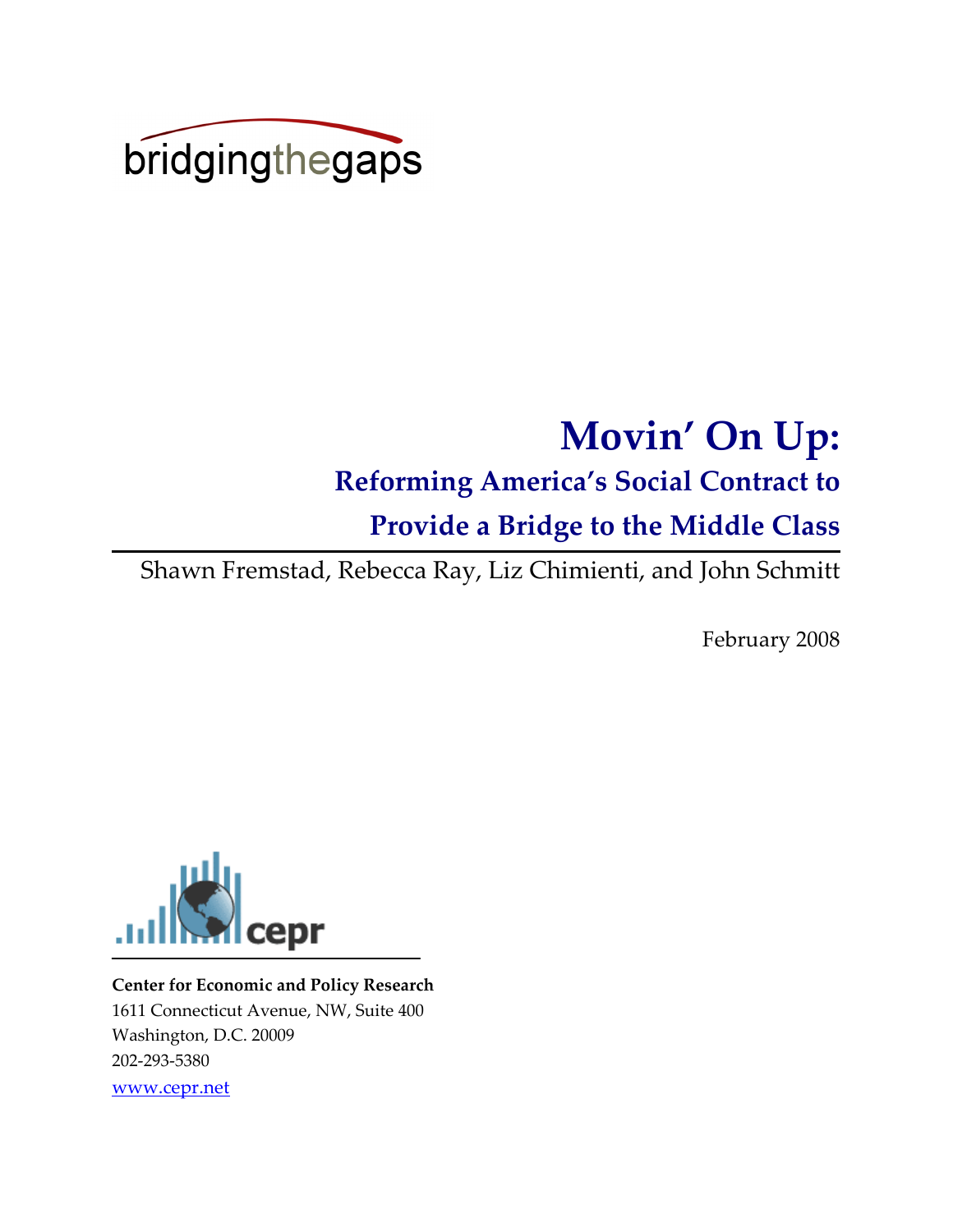# Contents

| Providing Universal Health Insurance and Harmonizing the Publicly Financed    |
|-------------------------------------------------------------------------------|
| Provide Workers with Greater Access to Postsecondary Education and Training13 |
|                                                                               |
|                                                                               |

#### About the Authors

Shawn Fremstad is the Bridging the Gaps project director, Rebecca Ray is a Research Assistant, Liz Chimienti is a Domestic Policy Analyst and John Schmitt is a Senior Economist the Center for Economic and Policy Research in Washington, DC.

#### Acknowledgements

This research was funded in part by the Annie E. Casey Foundation and the Ford Foundation. We thank them for their support but acknowledge that the findings and conclusions presented in this report are those of the authors alone and do not necessarily reflect the opinions of these foundations.

We also thank Randy Albelda, Dean Baker, and Rachel Gragg for their comments on earlier drafts of this paper.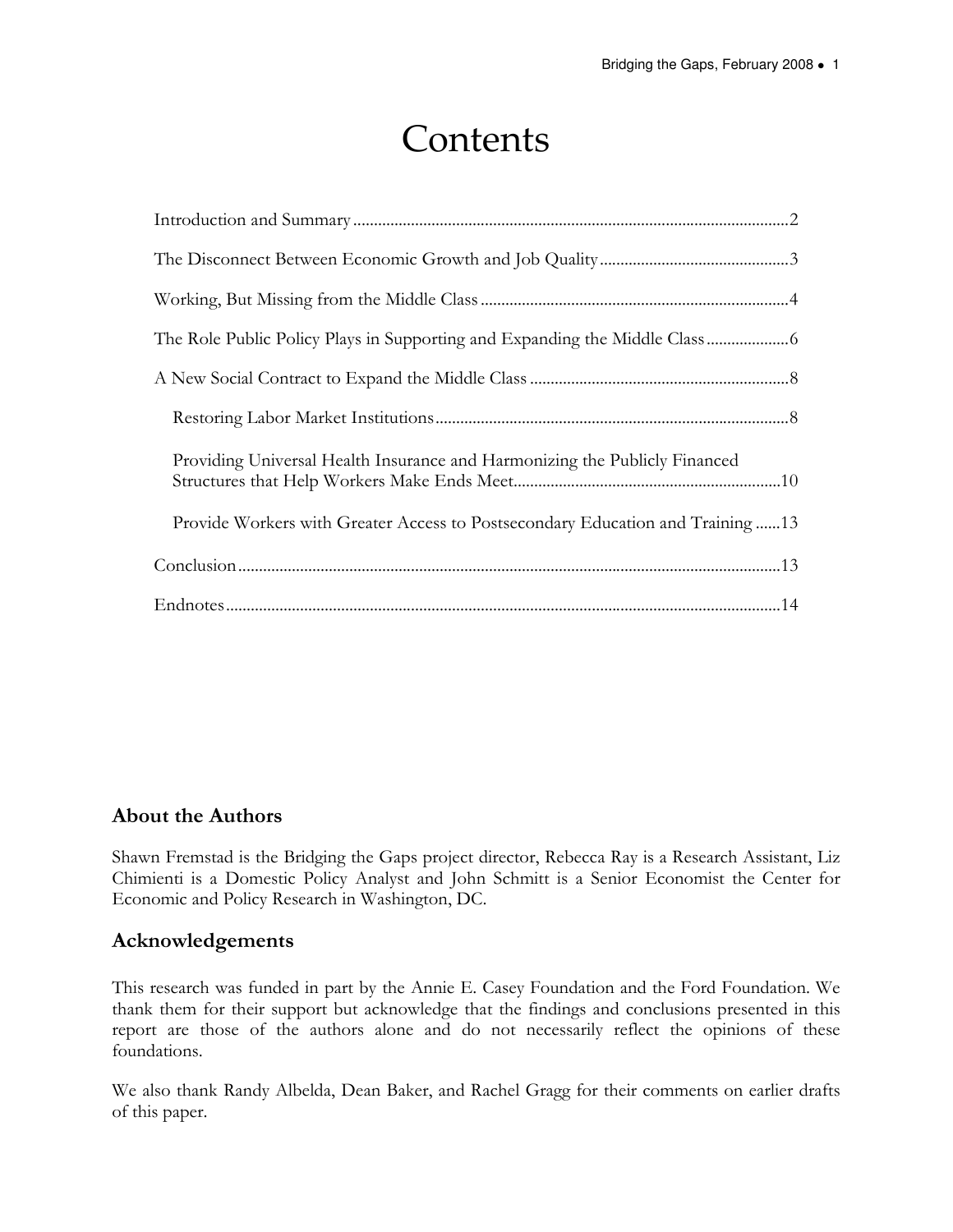# Introduction and Summary

Over the past few decades, American workers powered the economy to new heights. Between 1973 and 2006, the size of the economy on a per person basis—real gross domestic product (GDP) per capita—increased by more than 85 percent. Productivity—a measure of the amount that workers produce per hour on average—increased by almost 50 percent.<sup>1</sup> During the decades following World War II, similar increases in economic growth and productivity helped to strengthen and expand the middle class, and reduce the economic distance between Americans in different income classes. By contrast, the gains in growth and productivity since the 1970s have not contributed to greater economic security for all, and inequality has returned to levels not seen since the years before the Great Depression. Recent polls show that the usually optimistic American public has become increasingly concerned about the future of the American middle class.<sup>2</sup>

This research brief summarizes recent research conducted by the Center for Economic and Policy Research on job quality and workers' economic security.<sup>3</sup> To assess job quality, CEPR uses a basic definition that takes into account a job's wage rate and whether it provides health and retirement benefits. Using this definition, we find that about a quarter of all jobs can be classified as "good" ones. Despite tremendous increases in economic growth and productivity, there are no more good jobs today (as a share of all jobs) than there were in 1979.

This paucity of good jobs means that millions of American workers are "missing the middle." These are workers who, despite their contributions to America's prosperity and economic growth, lack sufficient resources to afford a standard of living that puts them within, or at least within reach of, the middle class. Using a rigorous methodology that improves on other more standard measures of economic security, we find that one in five Americans in working families have income below a minimum middle-class budget standard for the area in which they live. Almost half of these families have income that puts them above the poverty line.

Few workers in the middle-class and above rely solely on wages to maintain their standard of living. Tax preferences underwrite the costs of private social benefits that promote the health and economic security of middle-class families, including employer-based health insurance and retirement plans. These benefits are structured in a way that effectively excludes many workers in low-paid jobs from receiving them. Instead of one system of benefits available to all workers, the United States has two: one for working class families supported by low-wage workers and another for middle- and upper-income families. The former system consists of a patchwork of benefits, typically targeted on the basis of having income and assets below a certain threshold, and often not available to all workers who meet eligibility requirements. Despite their limitations, we find that these benefits, often referred to as public work supports, play an important and largely unheralded role in promoting economic security and opportunity for working families. Nevertheless, substantial numbers of workers in low-paid jobs receive only modest or no help from work support programs.

America's social contract— the set of public and private structures designed to promote economic security and opportunity—must be updated so that more workers can move into the middle class. Updating the social contract will require change in numerous policy areas, three of which we discuss in this paper: strengthening labor market institutions, expanding work supports for families in the middle and working classes, and providing workers, particularly those in low- and moderate-wage jobs, with more opportunities to improve their skills and education throughout their lifetimes.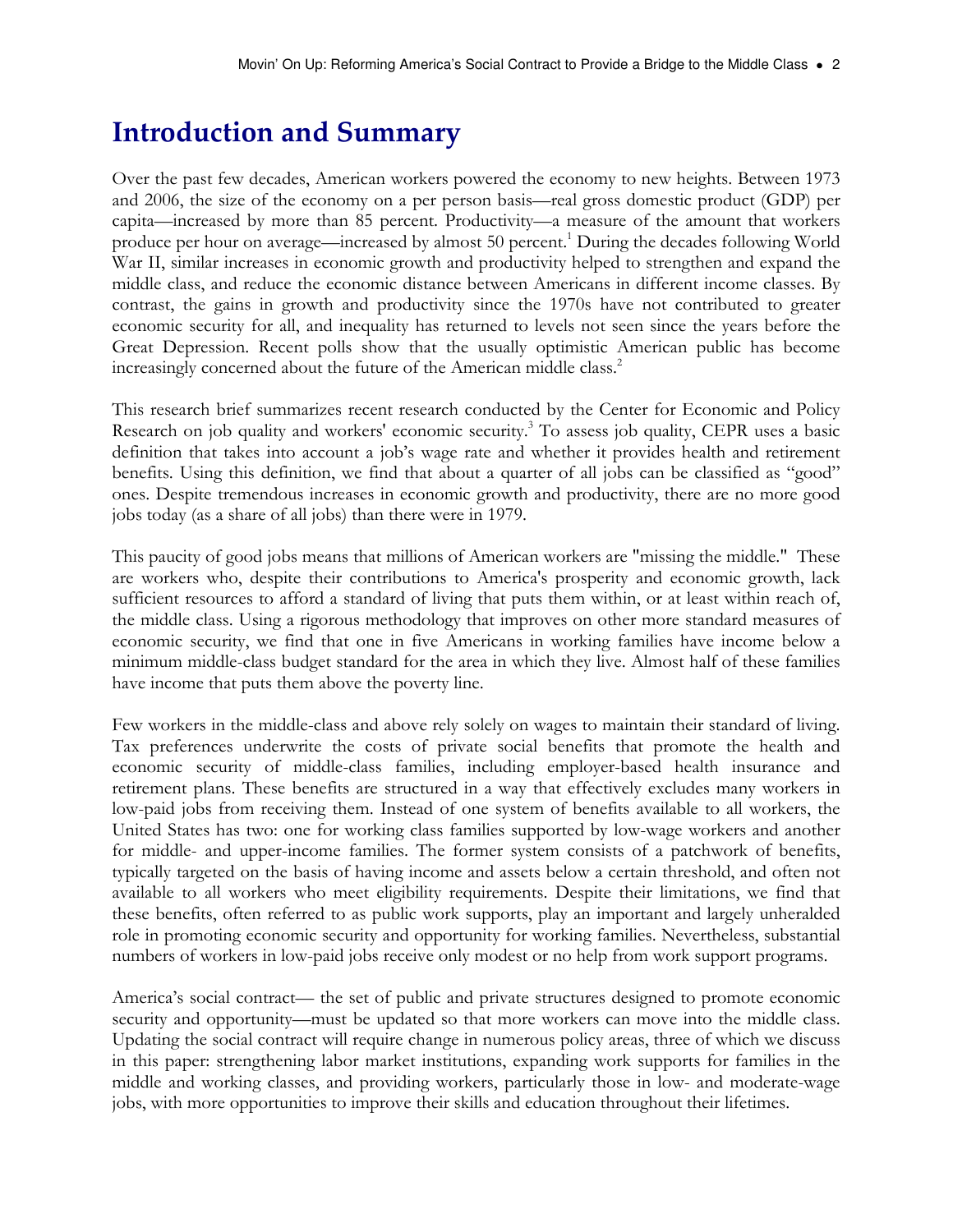# The Disconnect Between Economic Growth and Job **Quality**

To define a "good" job, CEPR uses a simple definition based on three characteristics: pay, health insurance and retirement benefits. According to this definition, a good job is one that meets all of the following three criteria:

- $\triangleright$  it pays at least \$17 per hour (about \$34,000 on an annual basis),
- $\triangleright$  it offers employer-sponsored health insurance (where the employer pays at least part of the monthly premium),
- $\triangleright$  it offers an employer-sponsored retirement plan (either a "defined contribution plan" like a 401(k) or a "defined benefit" like a traditional pension).<sup>4</sup>

The pay rate of \$17 per hour (set in inflation-adjusted 2006 dollars) is equal to the median hourly pay for men in 1979. In other words, for a job to be considered good, it must pay, in inflationadjusted terms, as least as much as the typical male worker earned at the end of the 1970s, and provide health and retirement benefits. CEPR uses the 1979 median wage in order to compare the share of good jobs in 1979 and 2006.

Of course, these are not the only factors that would enter into a complete determination of job quality. Other important determinants of job quality include the amount of paid vacation, paid sick days, paid parental and family leave, whether the employer provides training and sufficient opportunities for advancement, and various other terms and conditions of employment. Unfortunately, available labor-market data do not allow for a consistent analysis over time of any of these important aspects.

Using this definition, CEPR's analysis finds that good jobs are a minority of current jobs, and that bad jobs outnumber good jobs.

- $\triangleright$  In 2006, just under one-fourth (23.1 percent) of U.S. jobs were good jobs, offering decent pay, employer-sponsored health insurance, and a retirement plan.
- An even greater share of workers—29 percent—is in jobs that met *none* of the three goodjobs criteria, what we call "bad jobs."

The remaining jobs—about 48 percent—are good in some respects, meaning they meet one or two of the good-jobs criteria, and bad in others.

It is instructive to put these figures in the context of broader economic trends over the last few decades. As noted in the introduction, both the size of the economy per person and the amount that workers produce per hour have continued to increase steadily over the last few decades. These increases have been driven in large part by increases in workers' skills and their use of technology. Education levels have increased across the board. Between 1979 and 2006, the share of Americans with a high school diploma increased by more than a quarter and the share with education beyond high school increased by 42 percent.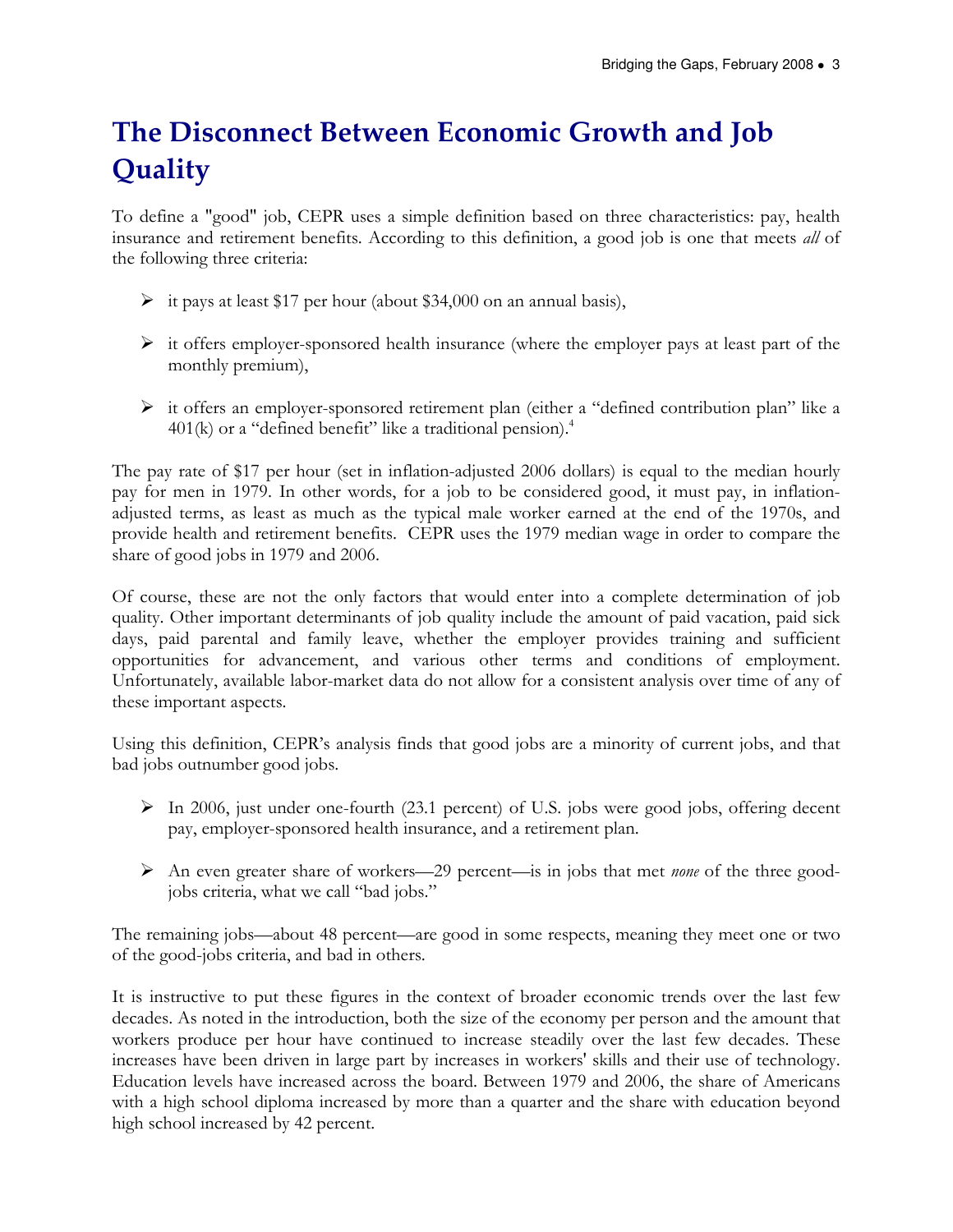# Only 1 in 4 Jobs are Good Ones

Only about one in four jobs in 2006 were "good" jobs. Good jobs pay at least \$17 per hour and come with both employer-provided health insurance where the employer pays at least some of the premium and an employer-sponsored retirement plan or pension. A "bad" job has none of these characteristics. Most jobs are "in-between" jobs or jobs with a mix of good or bad characteristics.



Source: Analysis of March Current Population Survey by John Schmitt, CEPR.

By 2006, 86 percent of Americans age 25 or older had completed high school and more than half had attended one or more years of college. Thirty years ago, computers were almost non-existent in the workplace, now most workers use them on the job. And computer use isn't limited to highly educated workers. In fact, most workers using computers at work do not have a college degree.<sup>5</sup>

Given all of these positive trends, it seems reasonable to expect a concomitant increase in the share of good jobs. Yet, the share of such jobs supported by the economy has remained flat since 1979. Moreover, after controlling for improvements in the "human capital" of the U.S. workforce — American workers today are, on average, older and much better educated than they were at the end of the 1970s—the economy now produces 25 to 30 percent ''fewer'' good jobs than it did 25 years ago. 6

## Working, But Missing from the Middle Class

Traditional analyses of Americans' living standards and economic security suffer from two major limitations: 1) they do not take into account the actual costs of goods and services or the variations in these costs depending on where one lives; 2) they do not take into account the impact of taxes and non-cash benefits, such as food stamps and housing assistance on living standards. Such analyses obscure how public policy choices—decisions to alter tax rates, and expand or contract benefits—directly impact living standards. The methodology CEPR uses to estimate the number of workers who live below a minimum middle-class standard of living addresses these limitations.

There is no standard definition of the middle class.<sup>7</sup> For our research we adopt a minimal definition of the middle class that equates it with basic income and health security. Under this definition, a middle-class standard of living means having sufficient income to afford housing, health care, and other necessities that enable one to live at a decent and basic level, a level that is above mere subsistence, but modest compared to that of families securely in the middle class. More specifically, a bare minimum middle-class standard of living involves: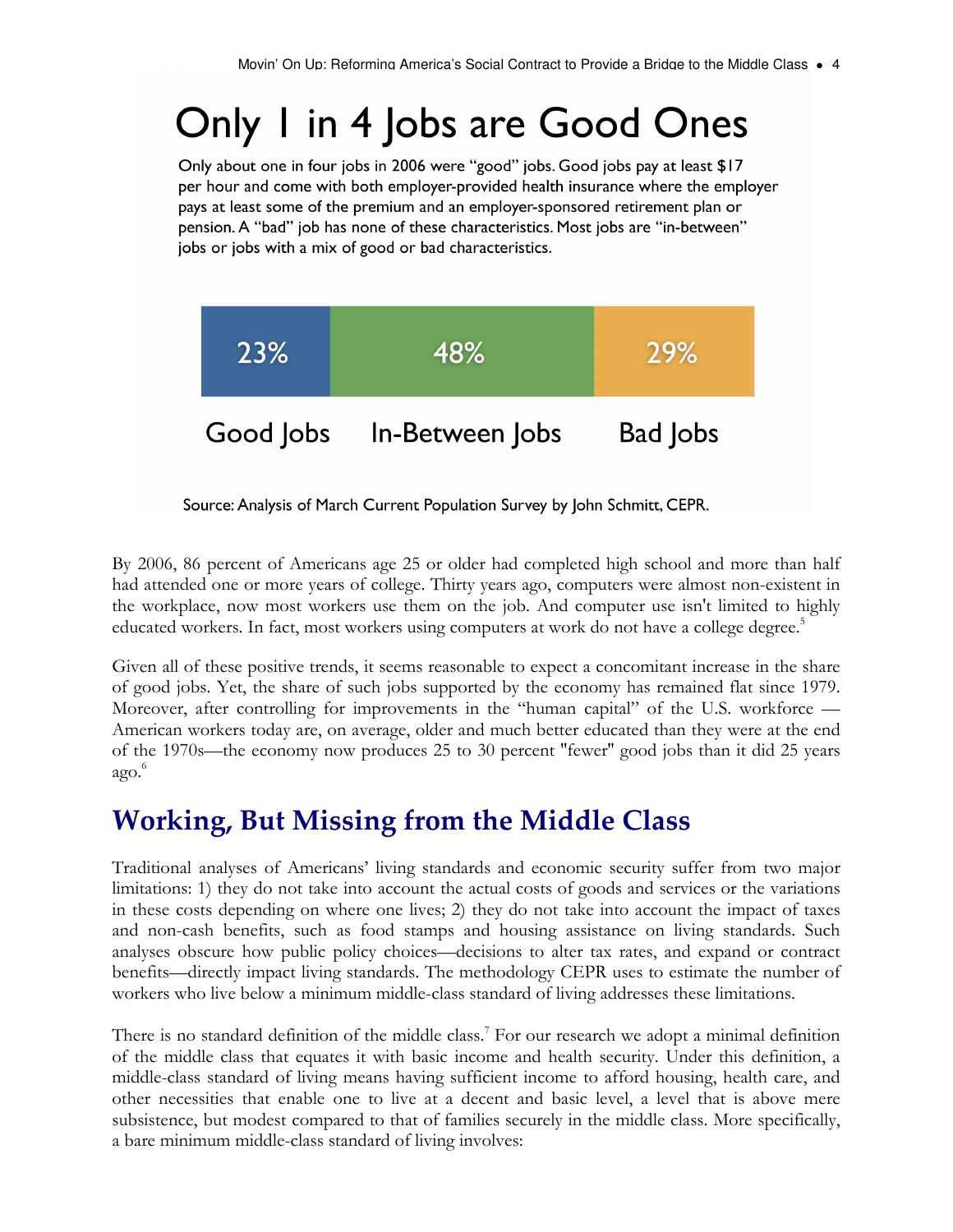- $\triangleright$  Having sufficient income to afford a healthy diet, housing that isn't substandard, and other essential living expenses;
- $\triangleright$  Having health insurance to ensure that care is available when needed and that the illness of a family member doesn't plunge the family into greater economic insecurity;
- $\triangleright$  Owning a car and using it to get to work and for other necessary trips;
- $\triangleright$  Being able to purchase clothing, household supplies, school supplies, personal care, reading materials and other miscellaneous necessities;
- $\triangleright$  Paying payroll and income taxes; and
- $\triangleright$  For families with children, access to affordable, quality child care.<sup>8</sup>

CEPR uses the basic family budgets developed by the Economic Policy Institute (EPI) to determine the costs of these items. These budgets—which we refer to as minimum middle-class living standards—reflect the actual costs of goods and services at market prices in over 400 localities and areas in the United States. EPI has budgets for six family types: families with one or two parents with up to three children under the age of 13.<sup>9</sup> Using the same methodology and sources as the EPI budgets, CEPR also calculated budgets

Almost one out of every five Americans in working families is "missing the middle"—that is, is living below the minimum middleclass living standard for the area in which they live.

for households of one or two adults and no children. These eight types of families account for about 71 percent of all working families. These budgets are generally consistent with the income levels most Americans say are needed for a family to be considered middle class. By these calculations, the

At least 48 million people in working families lack even a toehold in the middle class after taking costs of working, health care, and housing into account.

threshold for a minimum middle-class living standard for a two-parent, two-child family varies from about \$31,000 (rural Nebraska) to almost \$65,000 (Boston, Massachusetts), and the median threshold is about \$40,000. By comparison, in a recent poll conducted by the Kaiser Family Foundation, only 21 percent of those polled considered a family of four making \$30,000 to be middle class. When asked about a family of four making \$40,000, an additional 21 percent (42 percent total) said the family would be middle class; at \$50,000, 60 percent of those polled said the family would be middle class. $10$ 

To determine how many Americans in working families live below a minimum middle-class living standard, CEPR calculates their income from all sources, including earnings from work and the value of Food Stamps, Temporary Assistance for Needy Families (TANF) income supplements, and the Earned

Income Tax Credit, if they receive any of these benefits. If a family reports receiving child care assistance, housing assistance, or Medicaid/SCHIP, we adjust the minimum middle-class living standard by replacing the market prices for child care, housing, or medical care with the amounts that family reports actually paying for those items.<sup>11</sup>

Using this methodology, we find that almost one out of every five Americans in working families, or 41 million people, is "missing the middle"—that is, is living below the minimum middle-class living standard for the area in which they live.<sup>12</sup> The typical family who is missing the middle would need to see their income—from all sources, including the value of work supports—increase by almost \$10,000 annually to secure a toehold in the middle class.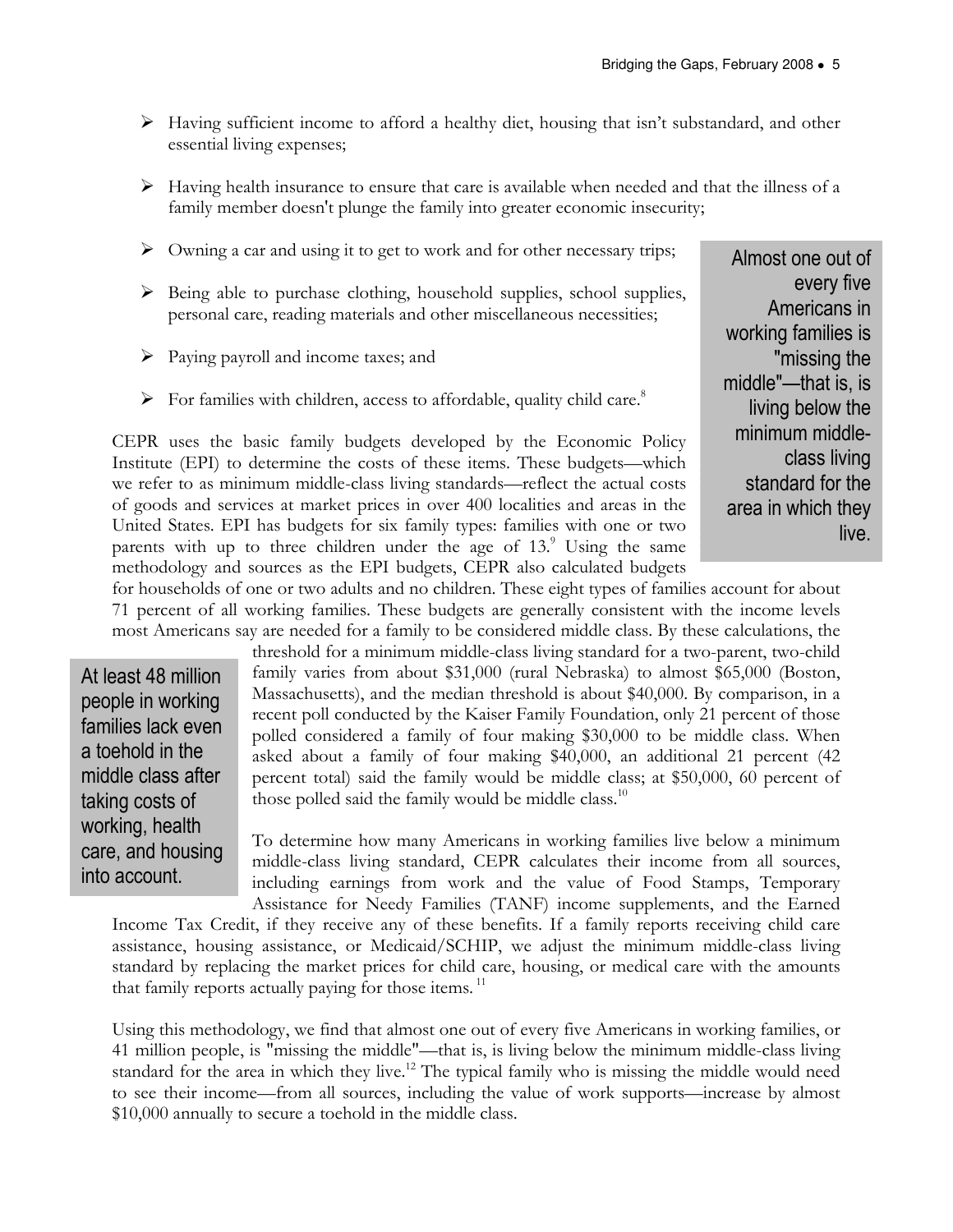This estimate excludes two general family types—families with more than three children, and families with children over age 12—that account for about 30 percent of all individuals in working families. Families with more than three children are more likely than smaller families to have incomes that fall below a minimum middle-class standard of living, while families with children over age 12 are probably somewhat less likely than families with only younger children to have incomes that fall below a minimum middle-class standard of living.<sup>13</sup> If we assume the share of families "missing the middle" is the same among these two family types excluded from our original analysis as it is among the other family types for which we have data, then at least 48 million people in working families lack even a toehold in the middle class after taking costs of working, health care, and housing into account.

Our data likely provide a conservative estimate of the number and share of Americans in working families who are missing the middle. The minimum middle-class living standards we use do not include various additional costs that are widely recognized to be part of a middle-class standard of living, such as saving for post-secondary education (for one's self or other family members), contributing to a retirement account, entertainment, and gifts and travel for holidays.<sup>14</sup>

# The Role Public Policy Plays in Supporting and Expanding the Middle Class

Few workers in the middle and upper classes rely solely on wages to maintain their standard of living. Tax preferences underwrite the costs of employer-based health insurance and retirement plans, and the mortgage interest deduction subsidizes homeownership. Other preferences and subsidies reduce the cost of employee parking expenses, life insurance, and various other expenses.

Workers who have yet to move into the middle class typically pay little in income taxes, but substantial amounts toward other taxes. Public supports provided directly to these workers—sometimes referred to as "work supports"—serve much the same function as tax preferences for the middle and upper classes. Because these benefits play such an important role in helping workers move into the middle class, we examine the effects that six of these benefits—the Earned Income Tax Credit, food stamps, child care assistance, Medicaid and the State Children's Health Insurance Program, rental housing assistance, and Temporary Assistance income supplements have on the living standards of working families.

Among working families who are missing the middle, work supports close about a quarter of the distance—in dollar terms between their incomes and a minimum middleclass living standard.

We find that public work supports play a substantial role in promoting the economic security of working families.

- $\triangleright$  Among working families who are missing the middle, work supports close about a quarter of the distance—in dollar terms—between their incomes and a minimum middle-class living standard. Before work supports, the typical working family who is missing the middle falls \$1,045 below a minimum middle class living standard. After taking work supports into account, they fall \$774 dollars below the standard.
- Among families who are missing the middle before taking work supports into account, work supports lift about 10 percent of them up to or above a minimum middle-class living standard.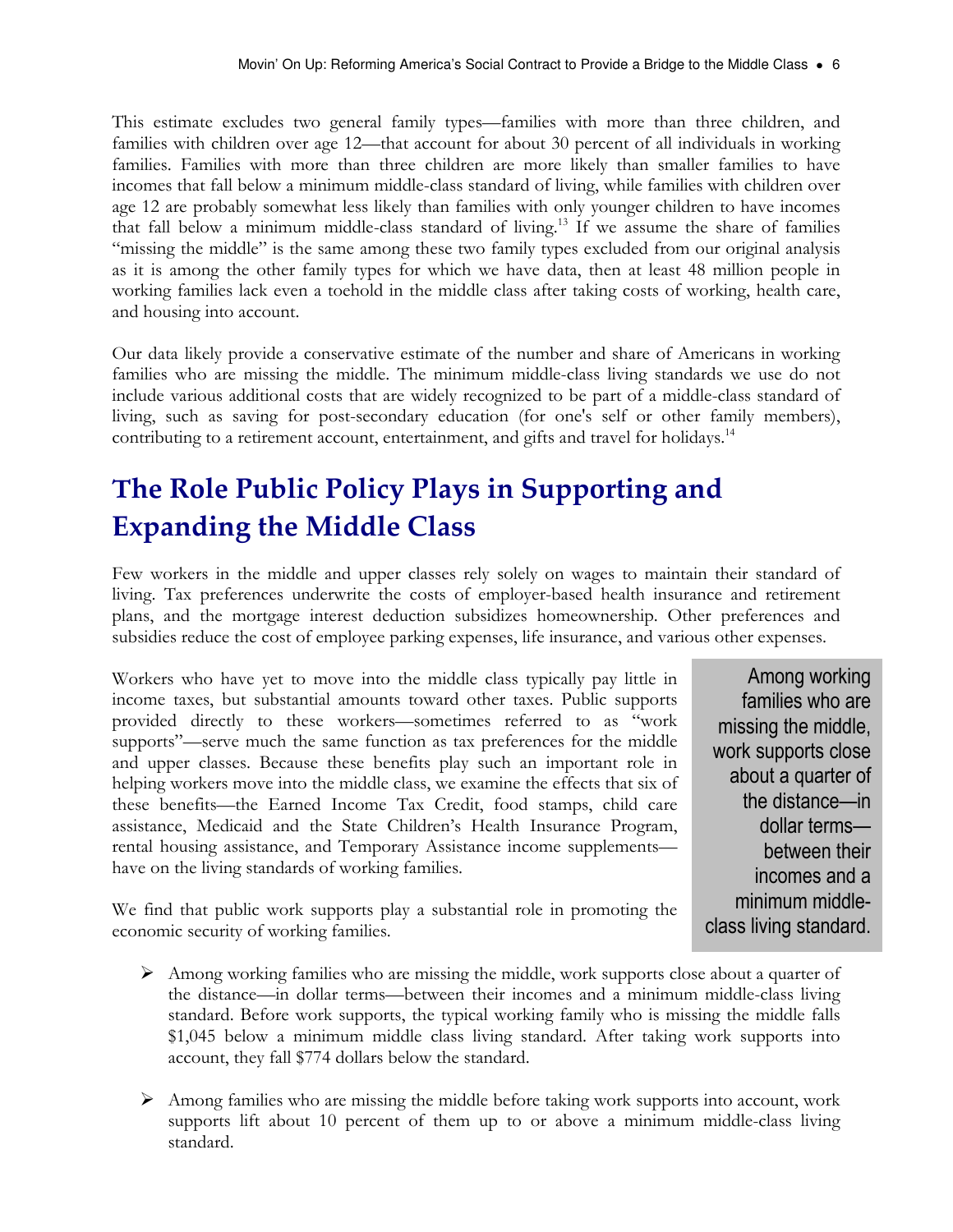#### **What Makes CEPR's Approach to Understanding Basic Economic Security Unique?**

Several factors differentiate our approach from other more traditional analyses of economic security:

- $\triangleright$  We use minimum middle-class living standards (commonly referred to as basic family budgets) rather than the federal poverty line or some other similarly arbitrary threshold to determine the resources needed for a decent standard of living;
- $\triangleright$  We take into account the value of "public work supports"—including in-kind supports such as Medicaid and child care assistance—when calculating whether workers and any family members they support are economically secure;
- $\triangleright$  Our analysis includes workers with and without children.

Why don't public work supports provide more of a bridge to the middle class? To some extent, they weren't initially designed with that specific goal in mind. Some work supports, including Temporary Assistance, Food Stamps, and Medicaid, provide only limited or even no help to working families, particularly if they have more than a minimal level of assets, or their incomes are above the federal poverty line. Such limitations reduce the extent to which work supports boost the living standards of working families who are missing the middle.

As currently measured, the poverty line is an essentially arbitrary measure with little relationship to the actual costs of living at a basic level for working families. In fact, among working families living below the minimum middle-class living standard, we find that about 42 percent have incomes above the official federal poverty line.

While other programs, including rental housing assistance and child care assistance, have less restrictive limits on income and assets, benefits in these programs are effectively rationed because they are not funded at a level that would allow them to provide benefits to all eligible workers.

A final problem common to all of the public work supports involves burdensome and complex processes that workers often need to go through to obtain benefits.

Research conducted by CEPR on nine states and the District of Columbia quantifies the extent to which these restrictions and limitations reduce the ability of public work supports to help working families obtain a toehold in the middle class. In these states, we calculated the number of people in working families living below the minimum middle class living standard who were: 1) ineligible for each of the public work support programs; and 2) *eligible* for each of the public work support programs, but not receiving benefits.

Across the nine states and DC, some 21 percent of individuals in working families were ineligible for all six public work supports. Ineligibility by program varied from a low of 45 percent for the EITC to a high of almost 90 percent for Temporary Assistance income supplements. Housing assistance and child care assistance also have eligibility restrictions that exclude more than two-thirds of those individuals who are missing the middle. A similar pattern is seen in the share of individuals who are eligible but not receiving benefits: the EITC has the highest rates of receipt by eligible persons, while housing assistance, child care assistance, and Temporary Assistance have the lowest rates of receipt by eligible persons.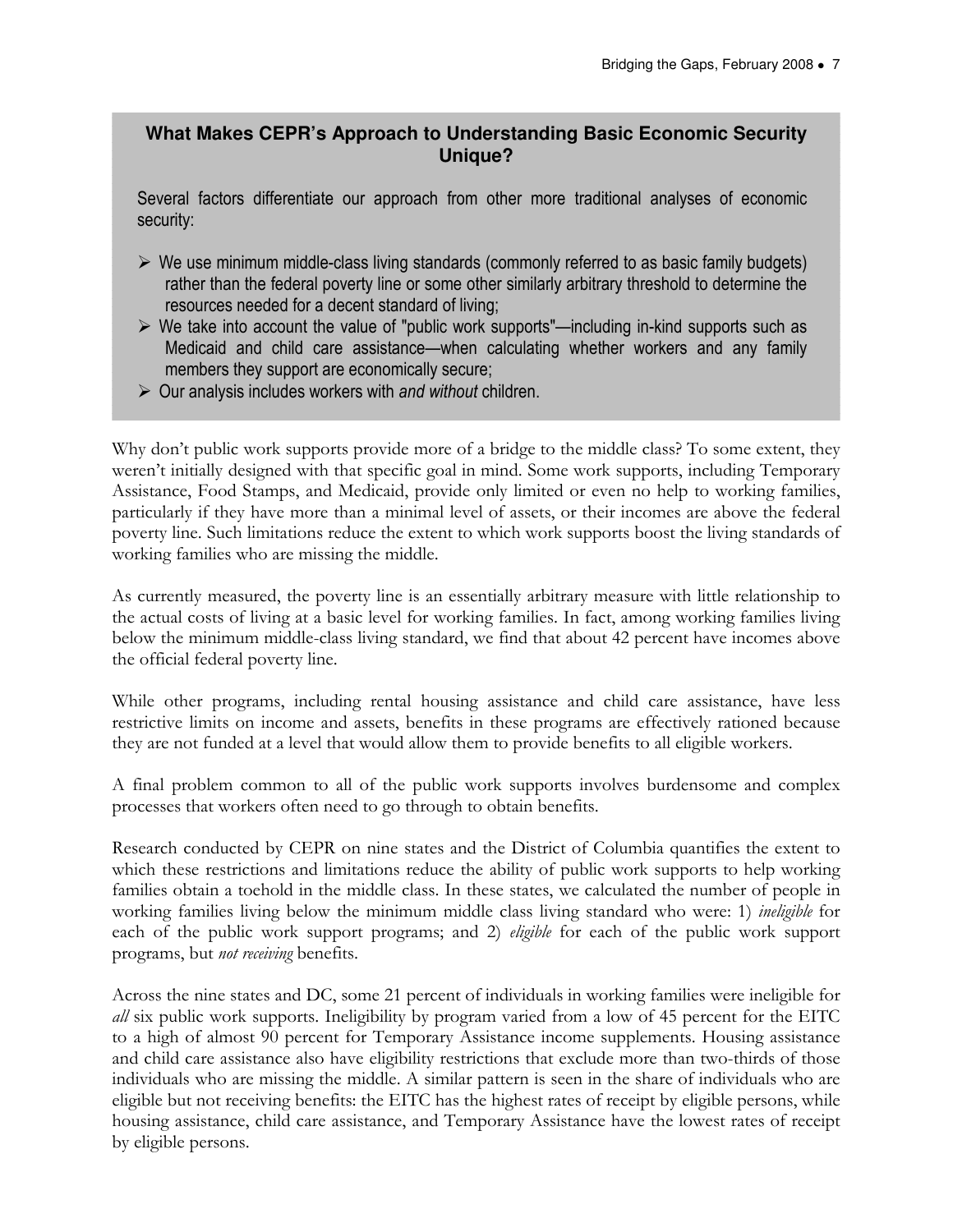## A New Social Contract to Expand the Middle Class

The American social contract, the set of public and private structures designed to promote economic security and opportunity, has evolved over time.<sup>15</sup> In the post-WWII era, the contract helped to broaden the American middle class, and worked to ensure that increases in economic growth and workers' productivity led to increases in wages and benefits across the board. Imperfect

Congress should aim at increasing the minimum over time to at least half of the male median wage. …. a minimum wage tied to half of the male median would have equaled about \$8.50 an hour in 2006.

as this contract was,<sup>16</sup> it helped bring about a more inclusive economy in which the lowest paid workers gained more than the highest paid ones.

Since the mid-1970s, many of the key components of that social contract have eroded or otherwise failed to keep pace with economic change. As a result, we've seen a reversal of this broadly shared prosperity. Updating America's social contract will require change in various areas. In this paper we review three general areas: strengthening labor market institutions, expanding work supports for families in the middle and working classes, and providing workers, particularly those in low- and moderate-wage jobs, with more opportunities to improve their skills and education throughout their lifetimes.

#### Restoring Labor Market Institutions

As Lawrence Mishel, Jared Bernstein, and various co-authors of the biennial State of Working America have demonstrated since at least the mid-1990s, there is a marked difference between the recent decades of rising inequality in the United States and the immediate post–World War II period of mass upward mobility, a period when institutional concerns were at the forefront.<sup>17</sup> Labor-market institutions that once promoted shared prosperity have diminished in strength. Restoring the strength of these institutions, and updating them for the 21<sup>st</sup> century, is essential part of any strategy to expand the middle class.

## **Missing the Middle But Not Eligible** for Public Work Supports

In nine states and the District of Columbia, more than half of all people in working families living below a basic minimum middle-class living standard are ineligible for five of the six major public work supports.



Source: Albelda and Boushey (2007). States are Illinois, Iowa, Massachusetts, Minnesota, New York, North Carolina, Ohio, Texas, and Washington.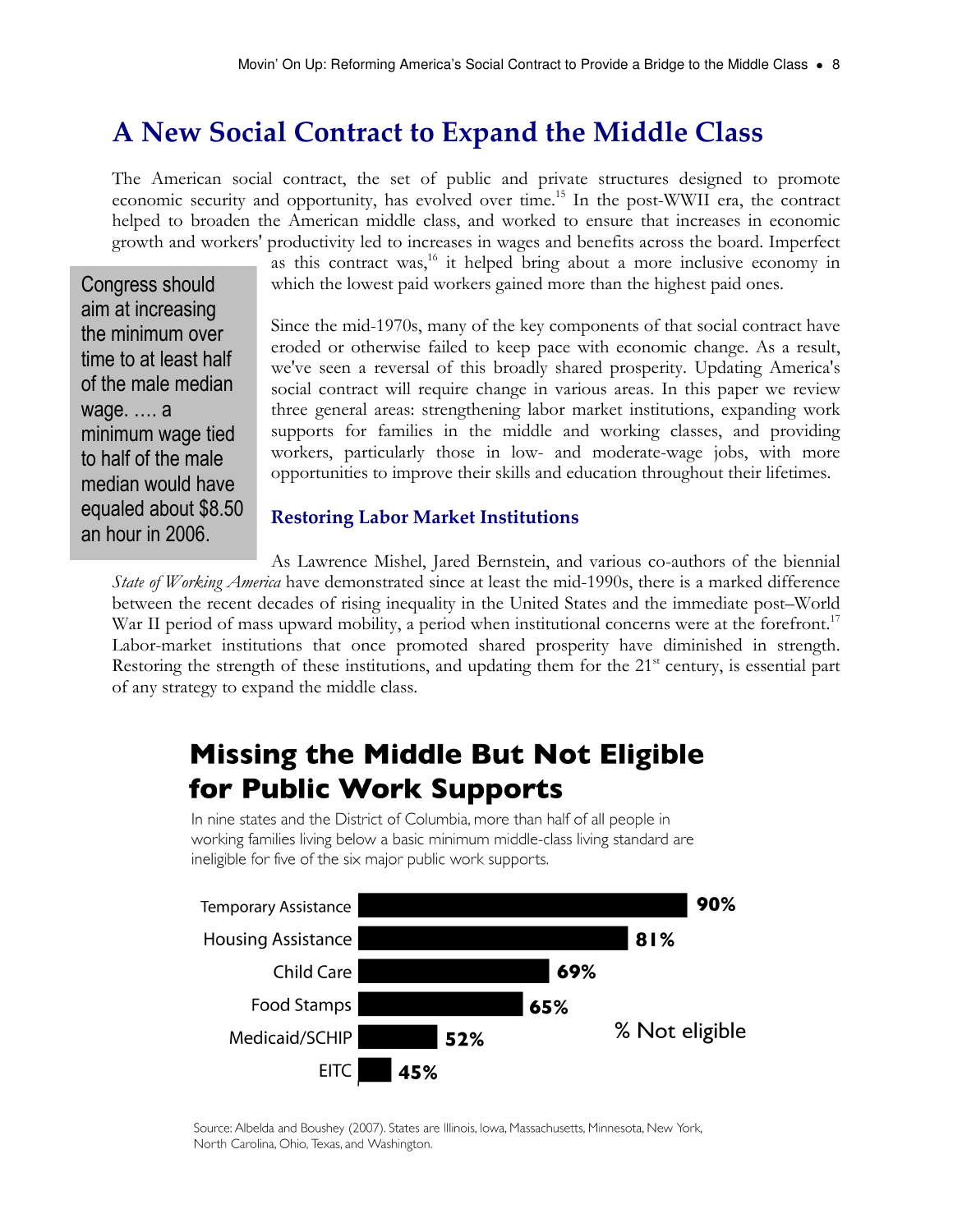#### 1. Reforming and Enforcing Wage and Hour Standards

Necessary labor market reforms include enforcing and enhancing existing labor standards such as the minimum wage and other wage and hour standards. Although Congress raised the minimum

wage in 2007—it will eventually reach \$7.25 an hour in July 2009—it remains, in inflation-adjusted terms, low relative to the past, and low relative to the median wage. To maintain the value of the wage, and ensure that no workers fall too far behind the middle, Congress should aim at increasing the minimum over time to at least half of the male median wage. In 2006, the male median wage was about \$17 an hour. Thus, a minimum wage tied to half of the male median would have equaled about \$8.50 an hour in 2006.

Along similar lines, economist Robert Pollin proposes a federal variant of the living wage standards that have been adapted in many localities. Pollin suggests setting minimum in 2011 at \$9.00, a level he describes as "roughly the low-end living wage standard in communities throughout the country today."<sup>18</sup> He

Almost one-in-five union organizers or activists can expect to be fired as a result of their activities in a union authorization campaign.

would tie further increases to inflation and average labor productivity. If inflation and productivity rise at the same rate as they have for the last decade, this would entail an increase of about 10 to 12 percent in the minimum every two years. By 2013, this would mean a minimum of about \$10.

In addition to reforms of existing wage and hour minimums, the enforcement of these laws needs to be enhanced.<sup>19</sup> As Annette Bernhardt and Siobhán McGrath of the Brennan Center for Economic Justice have documented, the resources available at the national level to enforce existing wage and hour laws have generally declined, despite substantial increases in the number of workers covered by such laws.<sup>20</sup>

#### 2. Ensuring that Workers are Able to Exercise their Right to Collectively Bargain with Employers

Another essential element is the strengthening and encouraging of collective bargaining through greater unionization. In a recent paper, CEPR examined the impact of unionization on the pay and benefits of workers in low-paid occupations.<sup>21</sup> The data suggest that even after controlling for differences between union and nonunion workers, union representation substantially improves the pay and benefits offered in what are otherwise low-paying occupations. On average, in the 15 important low-wage occupations analyzed, unionization raised workers' wages by just over 16 percent—about \$1.75 per hour—compared to similar, but nonunion, workers. The union impact on health-insurance and pension coverage in low-wage jobs was even bigger. Union workers in lowwage occupations were 25 percentage points more likely to have employer-provided health insurance, as well as 25 percentage points more likely to have an employer-provided pension.

Unions overall saw a small increase in membership in 2007; however, this is the only year that unionization has risen as a share of total employment in the past quarter of a century.<sup>22</sup> Union membership rates have declined almost continuously, with occasional pauses, from 20.1 percent in 1983 to 12.1 percent this year. This low level of unionization stands in stark contrast to workers' desire for unionization. According to polls of non-managerial workers, about one-half want to be but are not union members.<sup>23</sup>

Evidence suggests the decline in unionization is due in large part to aggressive and often illegal employer behavior that has undermined the ability of U.S. workers to create unions at their work places. While the National Labor Relations Act (NLRA) makes it illegal for employers to fire workers involved in union-organizing campaigns, the penalties associated with discriminatory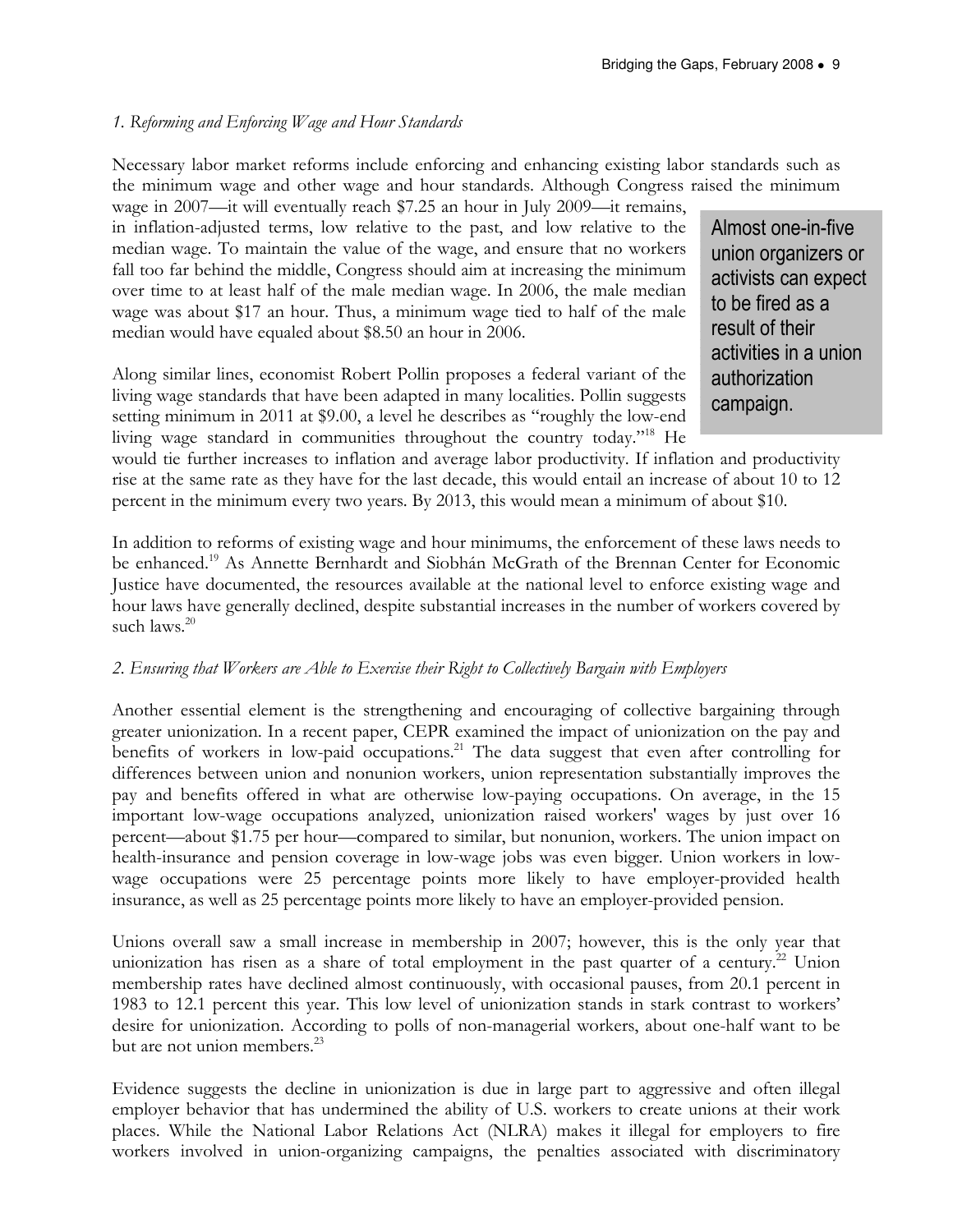discharges are small. As a result, employers have a powerful anti-union strategy: fire one or more prominent pro-union employees—typically workers involved in organizing the union—with the hope of disrupting the internal workings of the union's campaign, while intimidating the rest of the potential bargaining unit in advance of a vote on whether to unionize.

Research conducted by CEPR in 2007 found a steep rise in the 2000s relative to the last half of the 1990s in illegal firings of pro-union workers.<sup>24</sup> Our estimates suggest that almost one-in-five union

organizers or activists can expect to be fired as a result of their activities in a union authorization campaign. Even after we adjust for the increase in organizing campaigns not built around NLRB-elections, our calculations suggest that about one-in-seven union organizers and activists are illegally fired while trying to organize unions at their place of work.

These problems could be avoided by reforming the union certification process in a way that reduces the opportunities that anti-union employers have to intimidate pro-union workers. Under the current process, even if 100 percent of employees have formally requested union representation, employers can refuse to recognize a union and require a separate vote by employees on unionization. This separate

In the absence of government standards, almost one in four Americans have no paid vacation and no paid holidays.

vote usually takes place a month or two after employees have requested union representation, which allows time for employers to engage in coercive anti-union campaigns. If at least 50 percent of employees authorize union representation, employers should be required to automatically recognize unions, without being able to unilaterally force workers to go through the additional step of a separate election process. In addition, penalties for illegal acts by employers during organizing campaigns should be enforced and enhanced, and employers should be required to bargain for a first union contract in good faith.

#### 3. Developing New Labor Standards to Promote Work-Life Balance

In addition to strengthening existing labor standards, new basic labor standards, including minimum guarantees of paid sick days, paid family and medical leave, and paid vacation time are needed to ensure that low-and moderately-paid workers have at least a minimum level of access to these essential benefits. The United States is the only advanced economy in the world that does not guarantee its workers basic benefits in these areas. European countries establish legal rights to at least 20 days of paid vacation per year, and most of the world's rich countries offer between five and 13 paid holidays per year.<sup>25</sup>

In the absence of government standards, almost one in four Americans have no paid vacation and no paid holidays. According to government survey data, the average worker in the private sector in the United States receives only about nine days of paid vacation and about six paid holidays per year: less than the minimum legal standard set in the rest of world's rich economies excluding Japan (which guarantees only 10 paid vacation days and requires no paid holidays). Moreover, the paid vacation and paid holidays that employers do make available are distributed unequally. According to the same government survey data, lower-wage workers are less likely to have any paid vacation (69 percent) than higher-wage workers are (88 percent).

#### Providing Universal Health Insurance and Harmonizing the Publicly Financed Structures that Help Workers Make Ends Meet

To improve the set of work supports and benefits available to all workers, we need to rethink the existing system of publicly financed benefits that help workers maintain and improve their living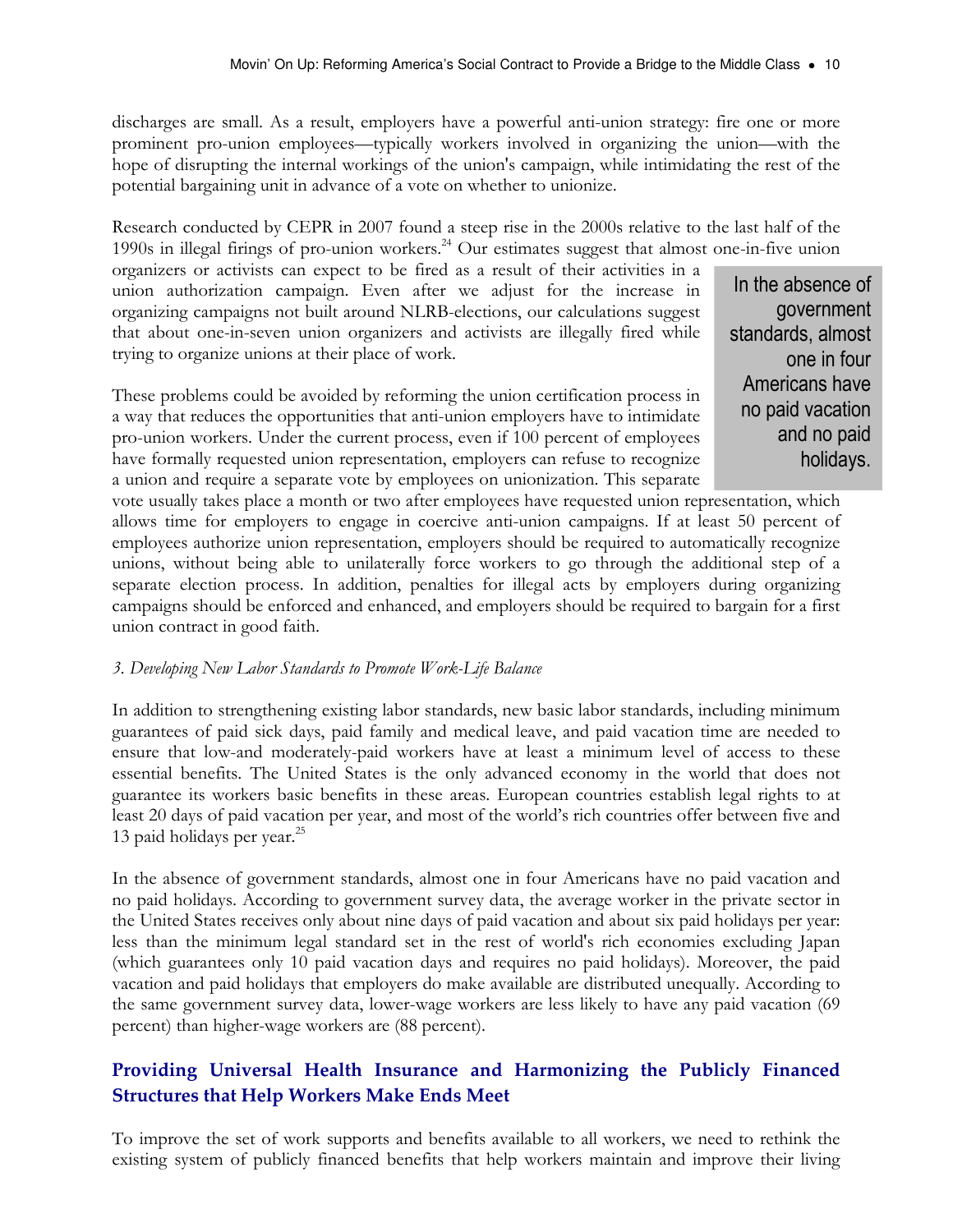standards. One major limitation of the current system is that many individuals living below a minimum middle-class living standard receive little help either from public work supports or the more extensive set of private social benefits, including tax preferences for employer-provided health care and retirement plans that benefit those already in the middle- and upper-classes.

Child care subsidies provide a good illustration of this disconnect. Nearly 70 percent of children living below the minimum middle-class living standards have parents who are ineligible for public child care assistance. The other major program to assist families with the costs of child care, the child and dependent care tax credit, helps very few of these families. According to the Urban-Brookings Tax Policy Center, only 4 percent of the subsidies provided through the child and dependent care tax credit go to families with incomes in the bottom 40 percent of the income distribution. Moreover, the vast majority of benefits, more than 7 out of every 10 dollars in tax subsidies for child care go to families in the top 40 percent.

Some work supports, in particular health insurance and child care, would be more effective if they were structured as universal benefits, modeled on Social Security or Medicare. A universal system of work supports would relieve employers of having to provide benefits, while ensuring that workers have access to necessary supports. Moving toward universal benefits would also reduce the need for costly and intrusive bureaucracies to determine whether workers meet income, asset, and other eligibility tests. Although a complete discussion of the reforms along these lines is beyond the scope of this paper, below we briefly review two proposals that would move toward more universal systems of benefits for working- and middle-class families.<sup>26</sup>

#### 1. Universalizing the Earned Income Tax Credit and Related Tax Credits and Deductions: A Universal Unified Child Credit

The federal government provides various tax benefits for families with children, including the EITC, the Child Tax Credit, the dependent exemption, the Child and Dependent Care Credit, and the deduction of expenses for child care for workers in firms with flexible spending or "cafeteria plans." When considered together, these benefits actually increase income inequality because the value of the benefits they provide generally increases with income.

In a 2000 policy paper, Robert Cherry and Max Sawicky proposed converting the current dependent exemption into a credit and combining it with the EITC and the Child Tax Credit.<sup>27</sup> The resulting Universal Child Credit would be available to all workers with children. Unlike the EITC, the credit would not phase out to zero; instead it would provide a minimum benefit (\$1,270 per child at the time when Sawicky and Cherry wrote the paper) roughly equal to the value of the dependent exemption and the Child Tax Credit for taxpayers in the 28% tax bracket.

The Universal Child Credit has a number of benefits over the existing structure of tax credits and preferences for families with children. Most notably, it would boost the tax benefits available to working families with incomes below the median. As a result, it would reduce income inequality. The Universal Child Credit has a number of benefits over the existing structure of tax credits and preferences for families with children. Most notably, it would boost the tax benefits available to working families with incomes below the median. As a result, it would reduce income inequality. The credit would also reduce the implicit marginal tax rates faced by workers in low-paid jobs, and provide more equal benefits to children living at different income levels.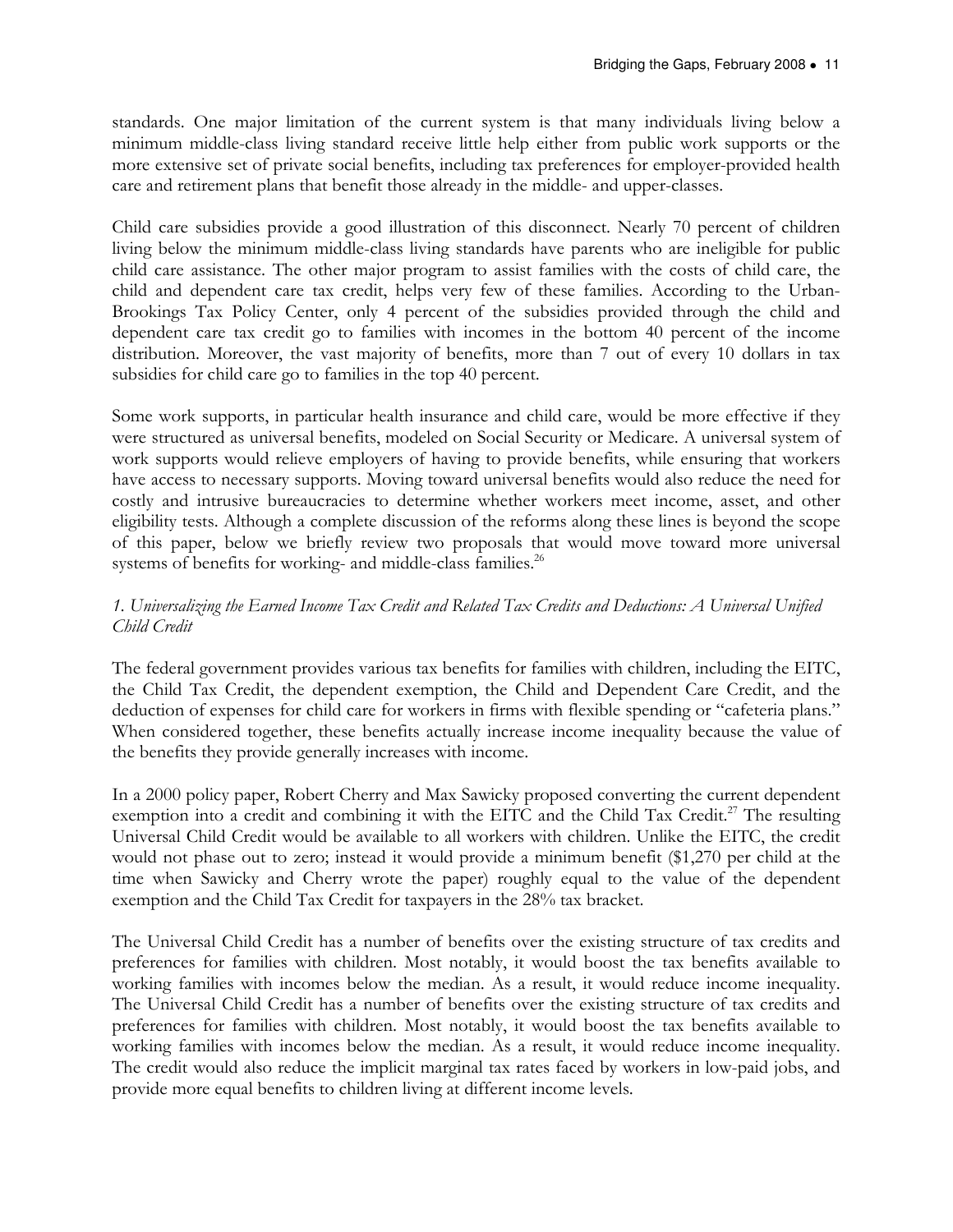The Universal Child Credit would not address one major limitation of the Earned Income Tax Credit: its exclusion of workers under age 25 who do not have children, and the minimal benefit it provides to childless workers age 25 and over. A top priority in this regard should be modifying restrictive rules that make many young workers and workers without children in their homes ineligible for the EITC. For these workers, the maximum EITC in 2008 is only \$438 compared to almost \$3,000 for a lone parent with one child. Moreover, for childless workers the EITC starts "phasing out" (reducing from its maximum amount) at just over \$7,000 for a childless worker compared to almost \$16,000 for a lone parent with one child.

Tax reform legislation recently proposed by House Ways and Means Chairman Charlie Rangel would double the value of the maximum credit for childless workers and increase the point at which it starts to phase out to around \$11,000. The Rangel proposal is a good first step toward improving the EITC for childless workers, but it would still leave some childless workers who are missing the middle ineligible for the benefit, particularly those living in high-cost cities and regions. Under the Rangel proposal, workers with earnings over almost \$17,000 would remain ineligible for the EITC, an amount that falls more than \$3,000 below the minimum-middle class living standard for a childless worker who lives in an moderately priced area in the United States.<sup>28</sup>

#### **Reforming America's Regressive Welfare State**

Conventional wisdom has it that compared to other wealthy democracies, particularly those in Europe, the United States has a relatively minimum welfare state. According to this wisdom, other than universal programs for the elderly (Social Security and Medicare) and temporarily unemployed (Unemployment Insurance), the U.S. welfare state is modest in size and helps only very needy families.

This understanding is mistaken. The United States actually has a substantial welfare state, one differentiated not by size, but by the extent to which it provides regressive benefits through tax preferences and employer-sponsored, government-subsidized benefits. The cost of these tax preferences and subsidies is quite substantial. In 2006, the cost to the federal government of subsidizing employer-based health insurance totaled \$124 billion. By comparison, in the same year, the federal government spent less than half as much (just under \$60 billion) on Medicaid and SCHIP for non-disabled children and adults in working-age families. Similarly, the cost to the federal government of subsiding home ownership through the mortgage interest deduction totaled almost \$69 billion in 2006. By comparison, the federal government spent less than \$3 billion on mortgage subsidies and home-repair assistance for low-income homeowners, and about \$25 billion on rental housing assistance and public housing.

These tax preferences disproportionately boost the living standards of high-income households. For example, according to an analysis by the Urban-Brookings Tax Policy Center, some 81.5 percent of the benefits of the mortgage interest deduction go to households in the top fifth of the income distribution.\*

<sup>\*</sup> Adam Carasso, Gillian Reynolds, and C. Eugene Steuerle, How Much Does the Federal Government Spend to Promote Economic Mobility and For Whom?, Economic Mobility Project, February 2007, http://www.economicmobility.org/assets/pdfs/EMP\_Mobiilty\_Budget.pdf.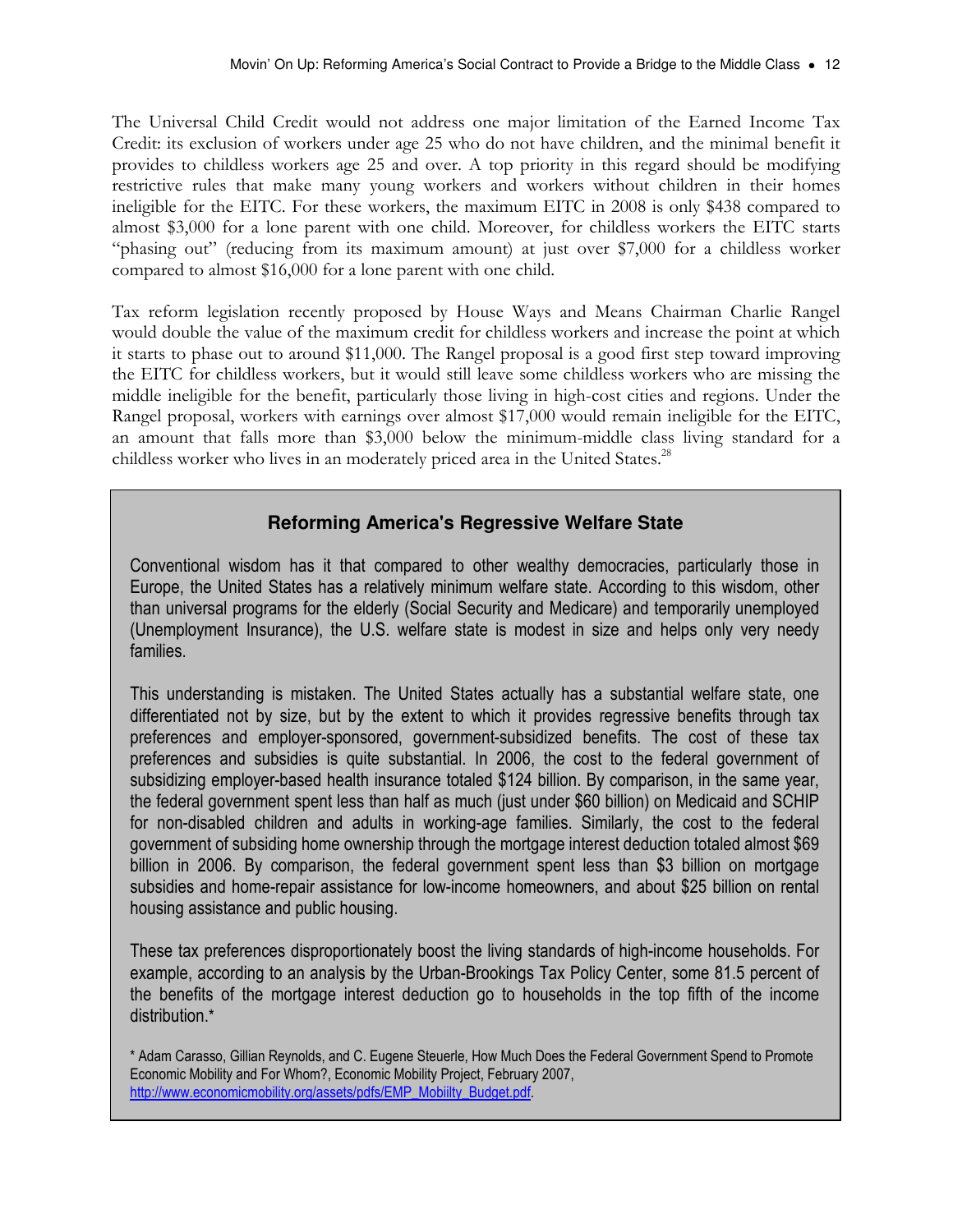#### 2. Providing Universal or Near-Universal Child Care Assistance

In 1971, President Richard Nixon vetoed legislation that would have established a nearly universal child care subsidy system. Families with incomes under roughly 44 percent of median income would have received free child care; those with incomes between 44 percent and 74 percent of median income would have received care on a sliding scale basis.<sup>29</sup> A more rational system of child care assistance would emulate this approach of providing assistance on a sliding scale basis. $30$ 

An example of this approach is the proposal by economists Suzanne Helburn and Barbara Bergmann to create an income-based system that would provide free child care assistance to families with incomes below the federal poverty line.<sup>31</sup> Families above the poverty line would receive subsidies that ensure they pay no more than 20 percent of their income above the poverty line toward child care. All families who were eligible for assistance would receive it.

#### Provide Workers with Greater Access to Postsecondary Education and Training

In the early years of the twentieth century, the high school movement brought universal public secondary education to the United States long before it was adopted by most other Western nations.<sup>32</sup> As a result, by 1940 the United States had the most educated workforce in the world. After World War II, the Servicemen's Readjustment Act of 1944—commonly known as the GI Bill of Rights—and the Higher Education Act of 1965 contributed to steep increases in the share of workers with vocational credentials or a college degree.

Post-secondary education and training are no guarantee of obtaining one of the limited numbers of good jobs that are available. But they do improve the odds of obtaining a good job and are an important part of an overall strategy to ensure that we have an economy that works for all. Increasing access to four-year colleges and to graduate schools are an essential part of this strategy, but not the only part. Not all good jobs require a college degree; many "middle-skill" jobs, for example, require more than a high school diploma, but less than a four-year degree. In general, multiple paths toward obtaining postsecondary education or training should be available to adults throughout their working lives. At a minimum, every worker should have access to at least two years of postsecondary education or training at whatever pace and point makes sense during his or her working lifetime.<sup>33</sup>

## Conclusion

Millions of American workers are "missing the middle." Despite their contributions to America's prosperity and economic growth, these workers lack sufficient resources to afford a standard of living that puts them within reach of the middle class. America's social contract needs to be updated to ensure the economy works for all Americans. Key elements of such a reform include strengthening basic labor market standards and institutions, expanding workers' access to postsecondary education and training, and reforming the system of public and private social benefits for workers. Work supports such as the EITC, Medicaid, child care assistance, and housing assistance are only a modest part of a larger system of public and private social benefits for working families. Instead of focusing solely on means-tested programs and families with very low incomes, social policy reformers should work to improve the system as a whole by making it more progressive and seamless for working- and middle-class families.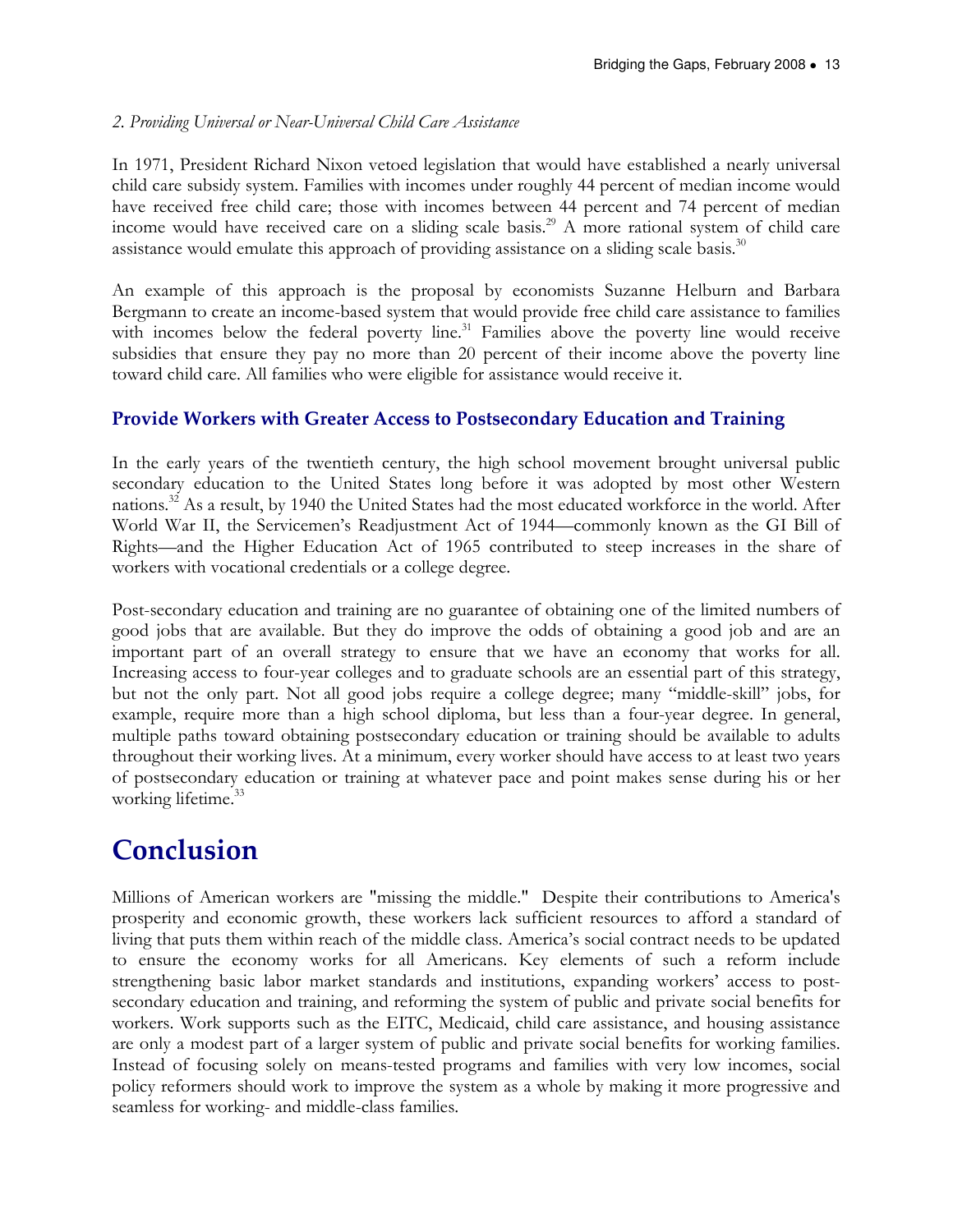## **Endnotes**

 $\overline{a}$ 

1 This is the gain in "usable productivity." Economists commonly use non-farm business productivity—which increased by 83 percent over the same time period—when comparing productivity and living standards. However, usable productivity is the more appropriate measure for reasons detailed in Dean Baker, The Productivity to Paycheck Gap: What the Data Show, Center for Economic and Policy Research (CEPR), April 2007, and Dean Baker, "'Usable Productivity' Growth in the United States: An International Comparison, 1980-2005", CEPR, June 2007. Regardless of the measure used, productivity growth far outpaced wage growth during this period.

2 In a 2007 poll conducted by CBS News, 59% of those polled said that life for middle class Americans has gotten worse in the last 10 years. http://www.cbsnews.com/stories/2007/04/15/opinion/polls/main2684929.shtml.

3 This paper draws on research from the following CEPR reports: John Schmitt, "The Good, the Bad, and the Ugly: Job Quality in the United States over the Three Most Recent Business Cycles", November 2007; Randy Albelda, Heather Boushey, Elizabeth Chimienti, Rebecca Ray, and Ben Zipperer, "Bridging the Gaps: A Picture of How Work Supports Work in Ten States", with The Center for Social Policy (CSP) at University of Massachusetts Boston, October 2007; Rebecca Ray and John Schmitt, "No-Vacation Nation", May 2007; John Schmitt, Margy Waller, Shawn Fremstad, and Ben Zipperer, "Unions and Upward Mobility for Low-Wage Workers", August 2007; John Schmitt, "How Good is the Economy at Creating Good Jobs?", October 2005.

4 For an in-depth discussion of these criteria and how they are measured, see John Schmitt, "The Good, the Bad, and the Ugly: Job Quality in the United States over the Three Most Recent Business Cycles", CEPR, November 2007. 5 Bureau of Labor Statistics, "Employed Persons who Used a Computer or the Internet at Work by Selected

Characteristics", October 2003, Available online at: http://www.bls.gov/news.release/ciuaw.t01.htm.

6 John Schmitt, "How Good is the Economy at Creating Good Jobs?", CEPR, October 2005; and John Schmitt. "The Decline of Good Jobs", Challenge, Vol. 51, No. 1 (January-February 2008), pp. 5-25.

7 For a discussion of the meaning of middle class in political contexts, see Lori Robinson, "Is there a Standard Definition of the Middle Class?", Annenberg Political Fact Check, Available online at:

http://www.factcheck.org/askfactcheck/is\_there\_a\_standard\_accepted\_definition\_of.html.

8 This definition of what it means to be middle class is minimal in part because it doesn't take into account asset holdings or education levels. Moreover, the resources necessary for a middle-class standard of living arguably varies depending on one's age. Most people would probably agree that for someone in their 50s or early 60s, a middle-class standard of living would entail having some retirement savings and substantial home equity. For someone in their 30s or older, most would probably agree that a middle-class standard of living includes owning a home (or having the income necessary to obtain a mortgage to purchase a home). For someone in their mid-20s, middle-class status may depend more on the quality of their job in terms of wages, benefits, and potential for upward mobility.

9 EPI's basic family budgets are available online at http://www.epinet.org/content.cfm/datazone\_fambud\_budget. 10 NPR/Kaiser Family Foundation /Harvard School of Public Health, "Public Views on SCHIP Reauthorization", October 2007, Available online at: http://www.kff.org/kaiserpolls/upload/7702.pdf.

11 Because research suggests that survey respondents who receive food stamps or Temporary Assistance typically underestimate the value of the benefits they receive, we adjust the amounts to reflect more accurate data on the value of benefits received.

12 "Bridging the Gaps: A Picture of How Supports Work in Ten States", CEPR and CSP at University of Massachusetts-Boston, October 2007.

<sup>13</sup> In most respects, families with children over 12 are likely to be similar to those with younger children. The biggest difference is that the parents of older children will, on average, be somewhat older and therefore likely to have, on average, higher earnings from work. Parents of older children are also more likely to be employed than parents of much younger children.

14 For an excellent analysis of the economic security of families in the middle class, see Jennifer Wheary, Thomas M. Shapiro, and Tamara Draut, "By a Thread: The New Experience of America's Middle Class," Demos and The Institute on Assets and Social Policy at Brandeis University, October 2007.

15 For more on that evolution, see Mark Schmitt, "The American Social Contract: From Drift to Mastery," New America Foundation, November 2007, Available online at:

http://www.newamerica.net/publications/policy/american\_social\_contract\_drift\_mastery.

16 For example, as Ira Katznelson has shown, many African Americans were excluded from various protections and benefits of the New Deal and the GI Bill. Ira Katznelson, When Affirmative Action was White: An Untold History of Racial Inequality in America (W.W. Norton, 2006), see also: Ira Katznelson, "New Deal, Raw Deal: How Aid Became Affirmative Action for Whites", Washington Post, September 27, 2005, page A23, Available online at: http://www.washingtonpost.com/wp-dyn/content/article/2005/09/27/AR2005092700484.html.

17 More recently, MIT economists Frank Levy and Peter Temin have made similar arguments. See Frank Levy and Peter Temin, "Inequality and Institutions in 20th Century America", NBER Working Paper #W13106, May 2007.